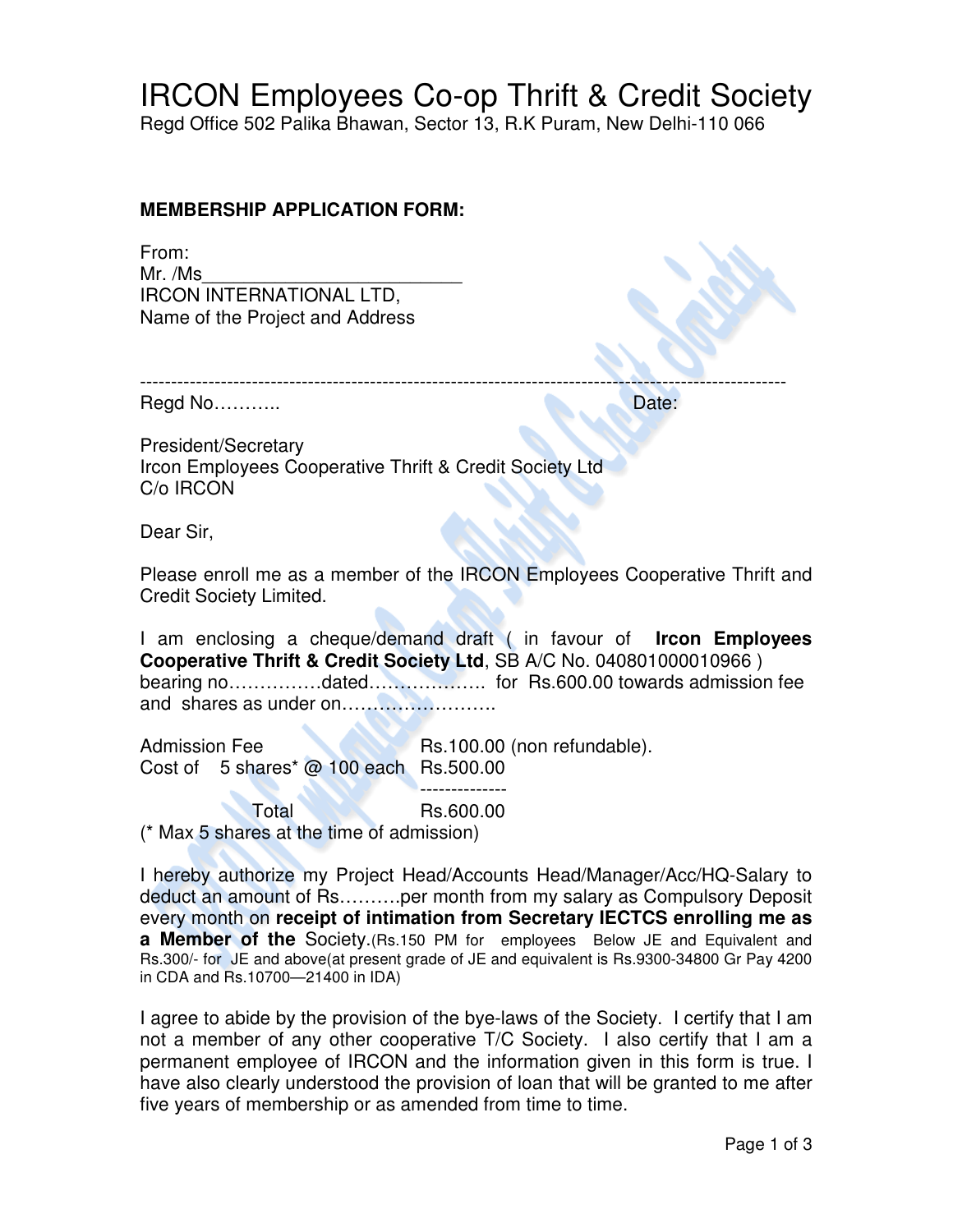| (Please attach latest Pay slip)                                                     |
|-------------------------------------------------------------------------------------|
|                                                                                     |
|                                                                                     |
|                                                                                     |
|                                                                                     |
| <b>SAVING BANK A/C NO</b><br>(this is required for sending the dividend money, etc) |
| (PIN CODE MUST BE MENTIONED)                                                        |
|                                                                                     |

I hereby nominate the following persons to whom the amount standing at my credit in the event of my death shall be payable:

| S.No | Name of Nominee | Relation | <b>Address</b> | If nominee is      | %age<br>of   |
|------|-----------------|----------|----------------|--------------------|--------------|
|      |                 | ship     |                | minor, date of $ $ | amount if    |
|      |                 | &        |                | <b>Birth</b>       | there<br>are |
|      |                 | Approx.  |                |                    | more than    |
|      |                 | Age      |                |                    | one          |
|      |                 |          |                |                    | nominee      |
|      |                 |          |                |                    |              |

Witness: Signature Name & Designation

 SIGNATURE of Applicant…………………….. Date: